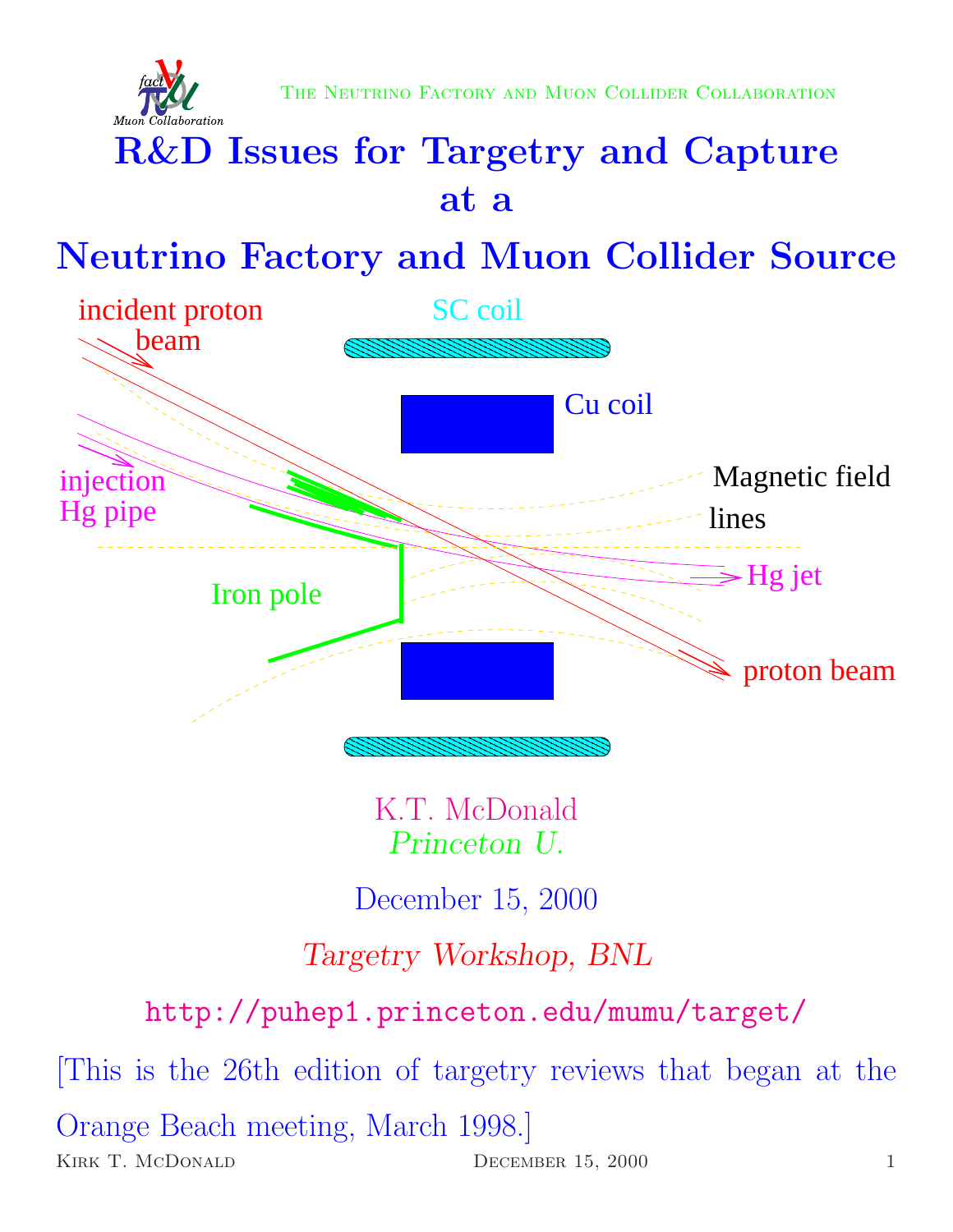

## Requirements for Targetry and Capture

- Get muons from pion decay:  $\pi^{\pm} \rightarrow \mu^{\pm} \nu$ .
- Pions from proton-nucleus interactions in a **target**.
- Goal:  $1.2 \times 10^{14} \mu^{\pm}/s$  with a 4-MW p beam (1 MW at  $t_0$ ).

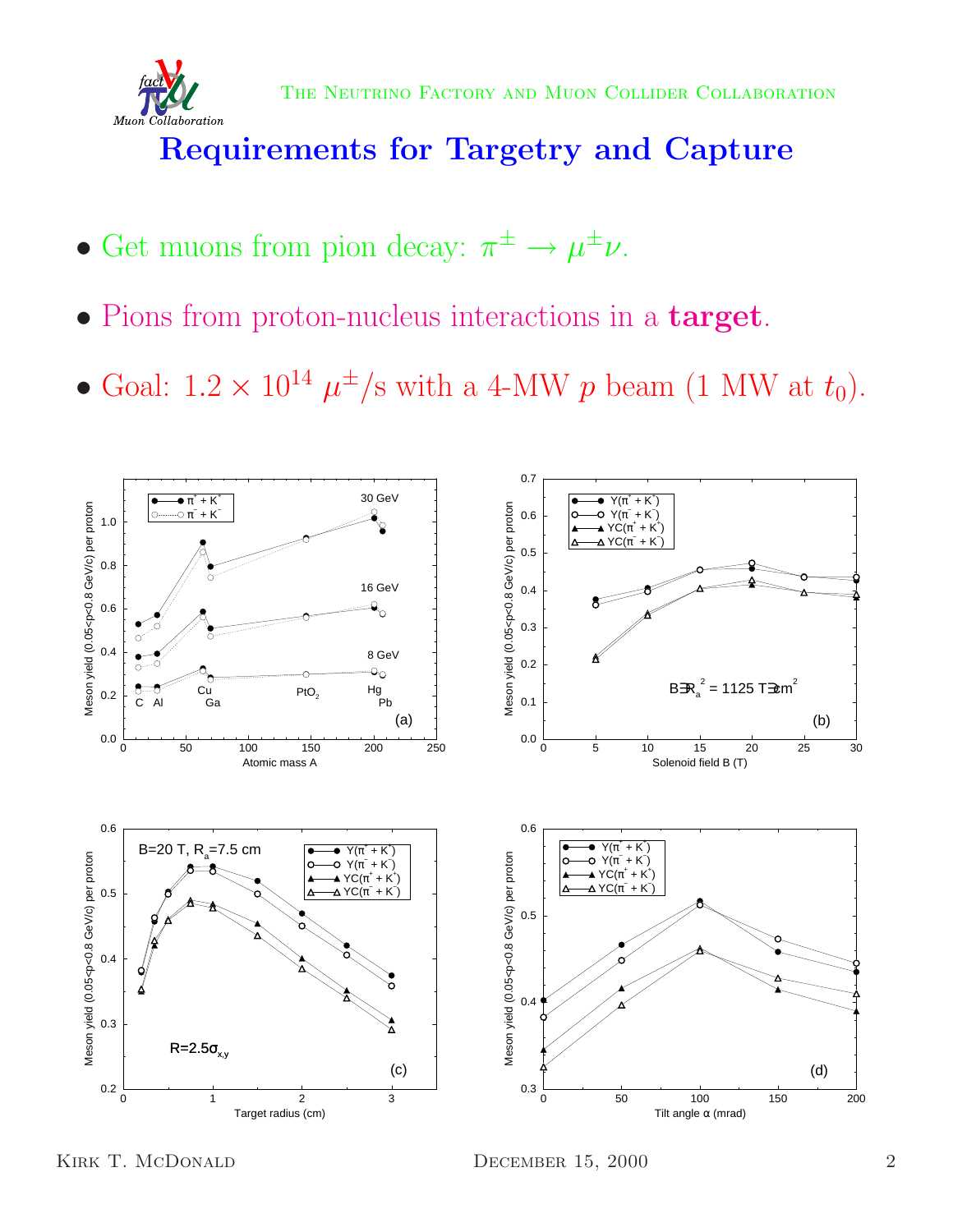

## Baseline Scenario

- High-energy proton beam: 16 or 24 GeV.
- High magnetic field (20 T) around target to **capture** pions with  $P_{\perp}$  < 220 MeV/c, 50 <  $P_{\parallel}$  < 400 MeV/c.
- Adiabatic reduction of B to  $\approx$  1 T in decay channel.
- High- $Z$  target.

Colin Johnson:

- Tilt target by  $\approx 0.1$  rad to maximize pion yield.
- No cooling apparatus near target.
- High power of beam could crack stationary target
- $\bullet \Rightarrow$  Free liquid metal jet as target: Hg, Pb/Bi, ...



High-speed photographs of mercury jet target for CERN-PS-AA (laboratory tests) 4,000 frames per second, Jet speed: 20 ms-1, diameter: 3 mm, Reynold's Number:>100,000 A. Poncet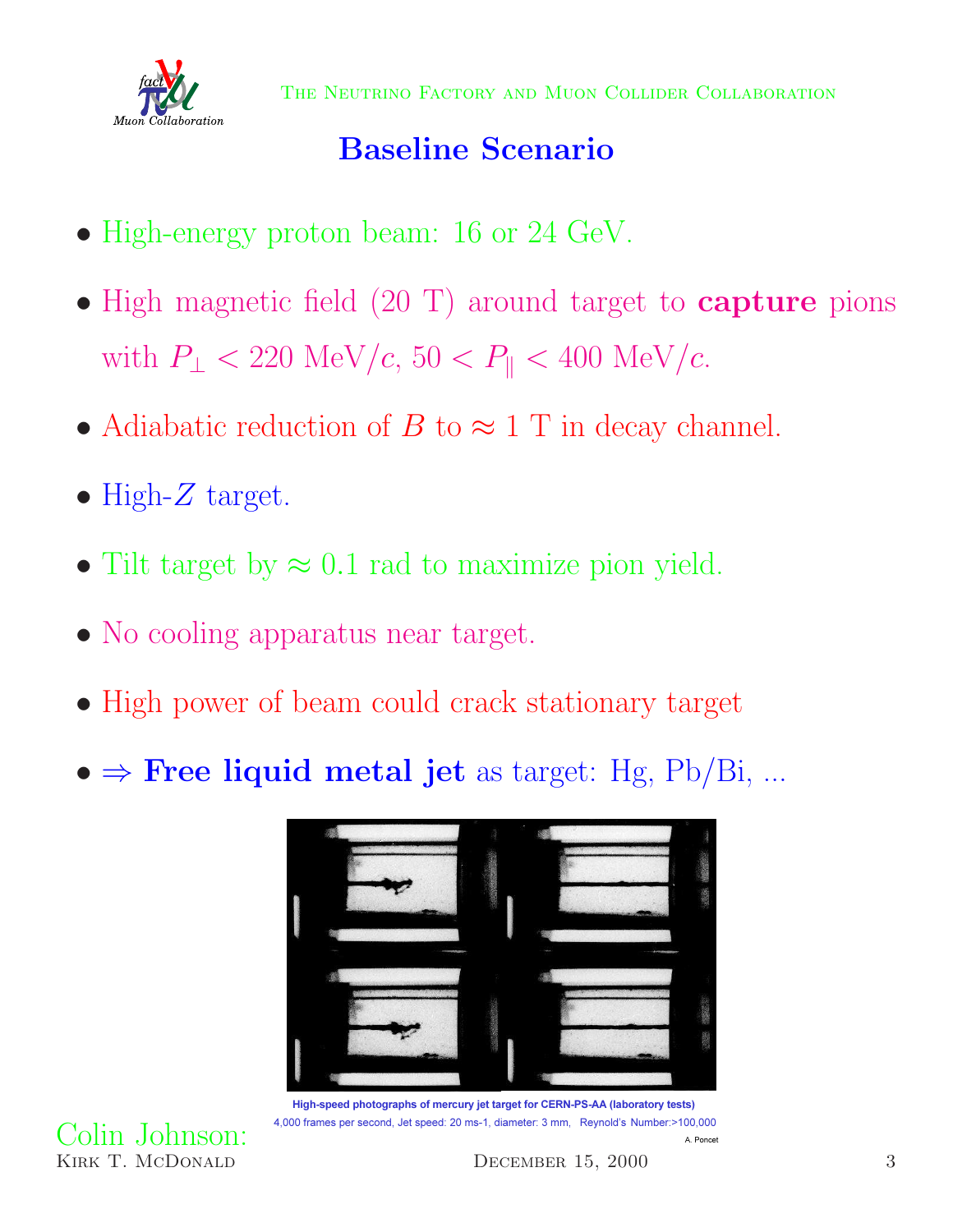



## Baseline Scenario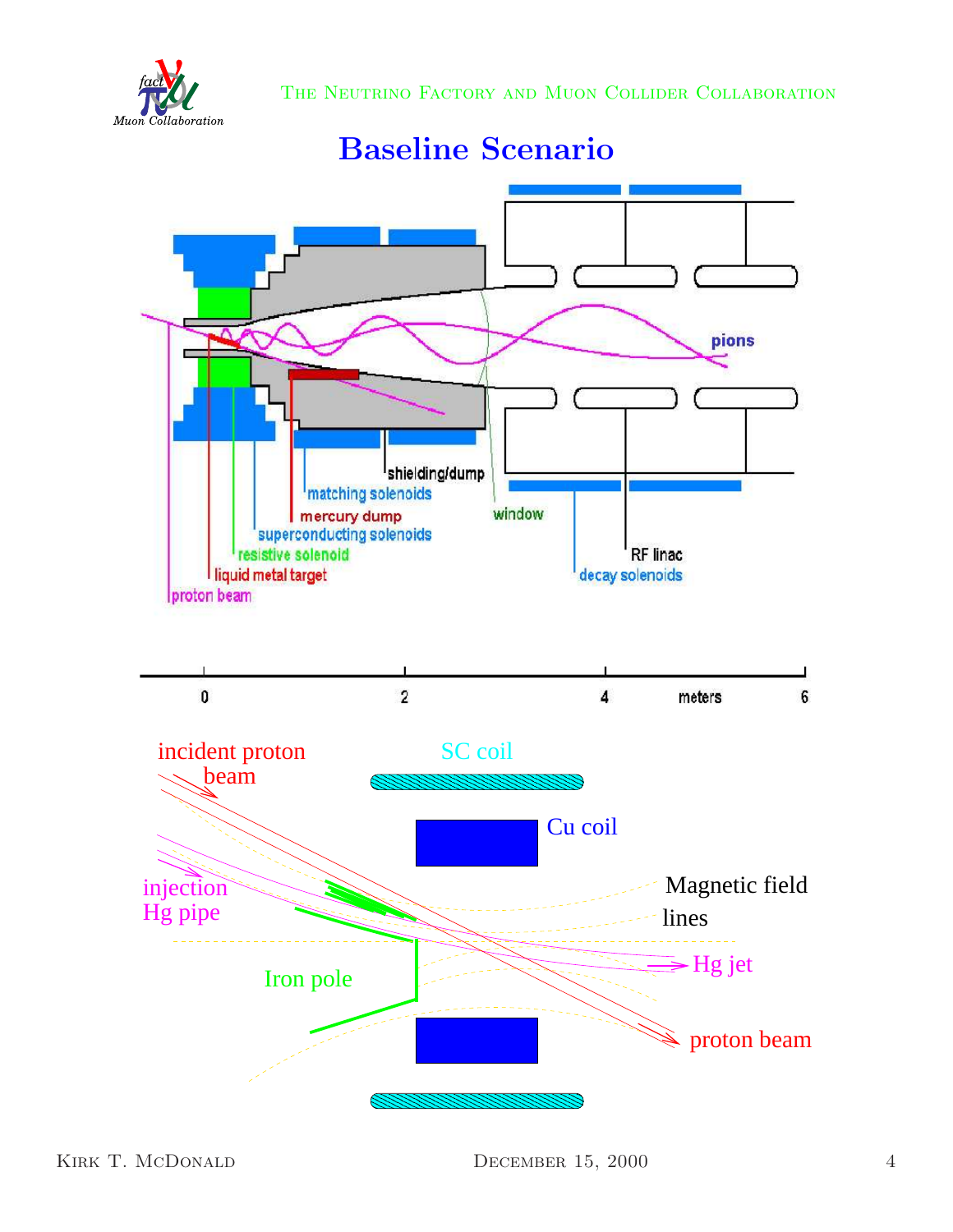

A Carbon Target is Feasible at 1-MW Beam Power



But a few-nsec beam pulse causes severe pressure waves.



#### rot is a pother options A rotating band target is another option:

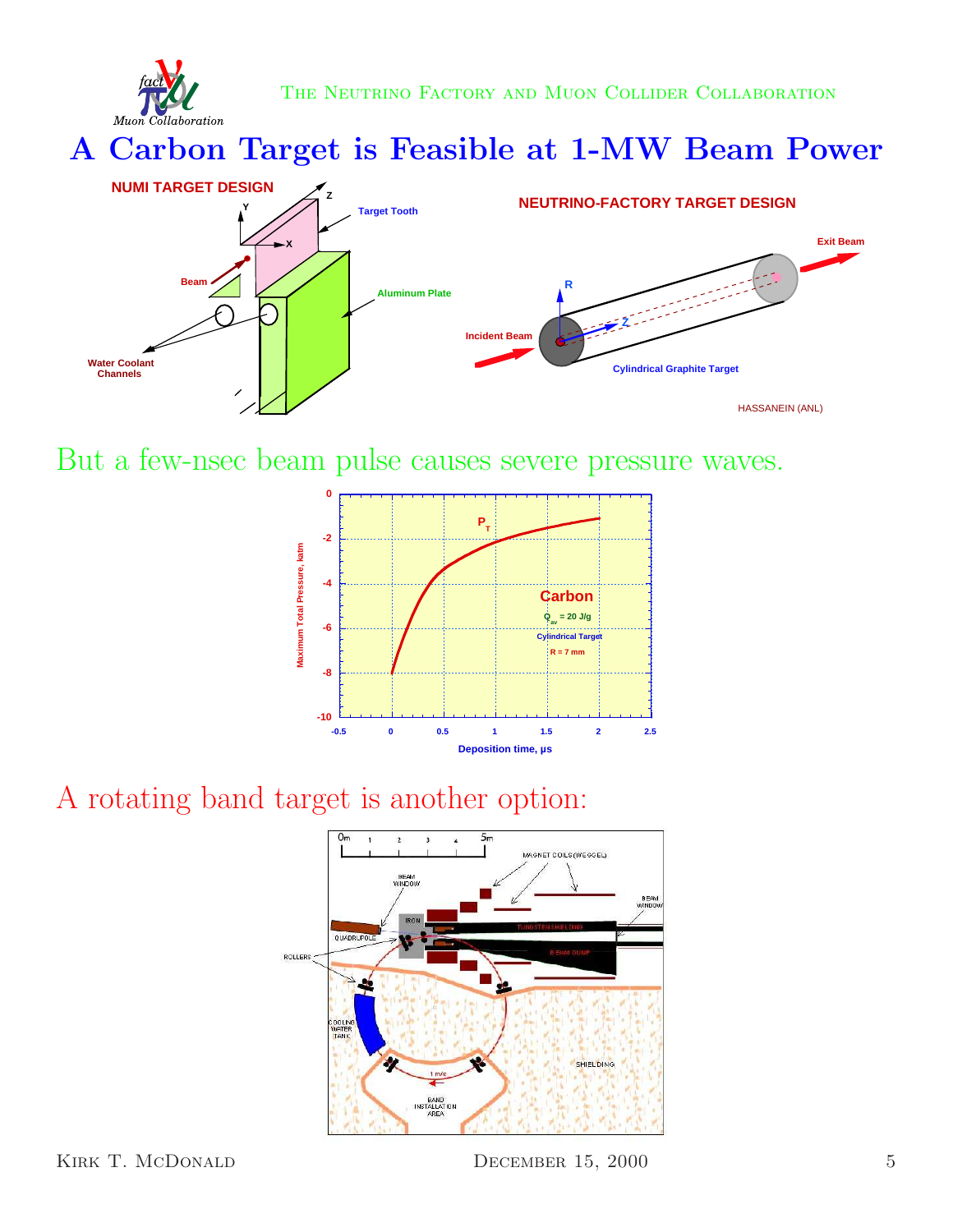

## Two Classes of Issues

- 1. Viability of targetry and capture for a single pulse (E951).
	- Beam energy deposition may disperse the jet.
	- Eddy currents may distort the jet as it enters the magnet.
- 2. Long-term viability of the system in a high radiation area (Feasibility Study 2).

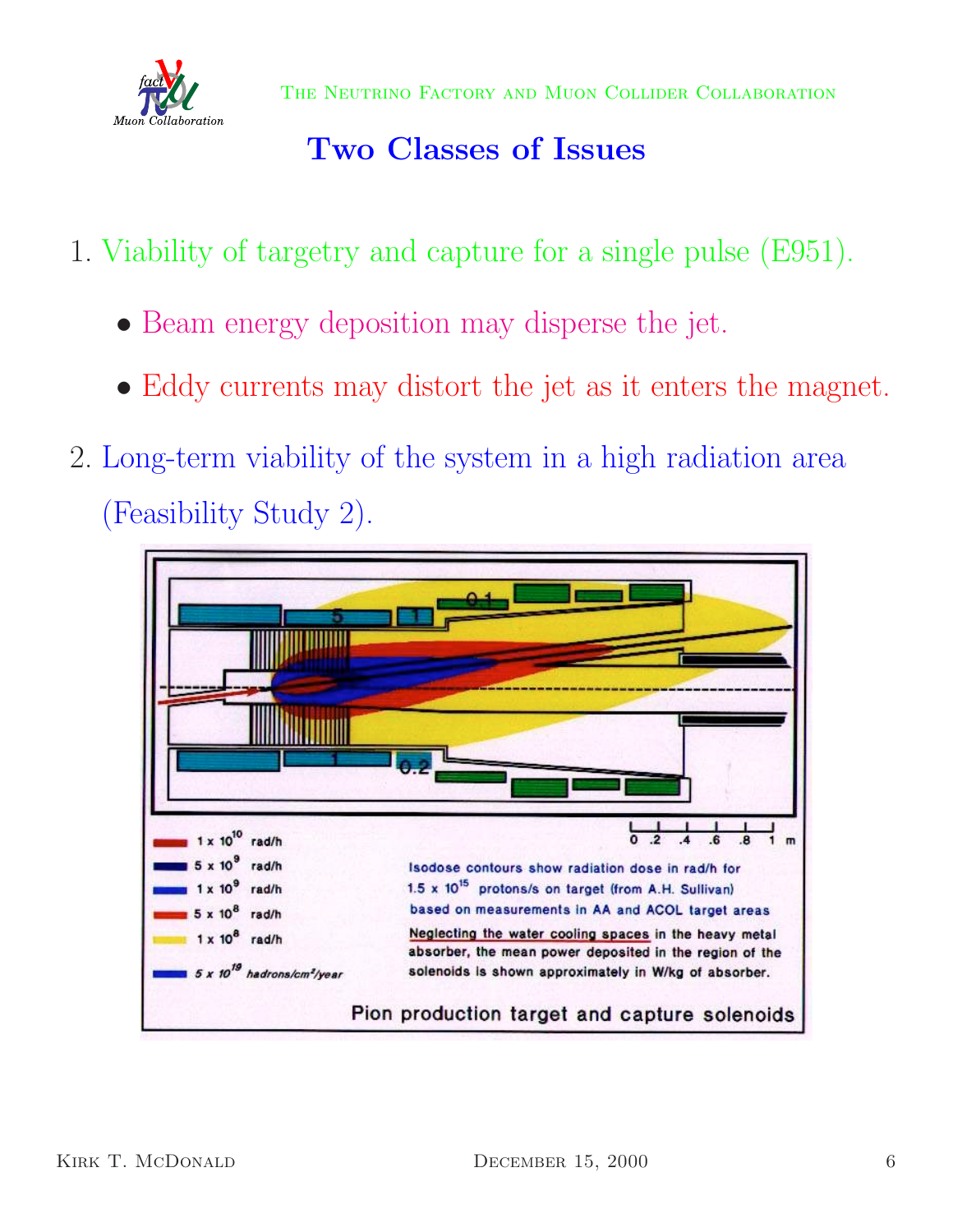

## The First Three Stages of E951

- 1. Tests of targets in an intense beam (without magnetic field).
	- In the BNL A3 beamline: 24 GeV  $p$ 's, up to 1.5e13  $p$ /bunch, up to 6 bunches spaced by 20 ms.
	- Targets: carbon, mercury, Wood's metal, inconel, ....
- 2. Tests of liquid metal entering a magnet (without beam).
	- At the 20-T hybrid magnet facility of the NHMFL (Florida).



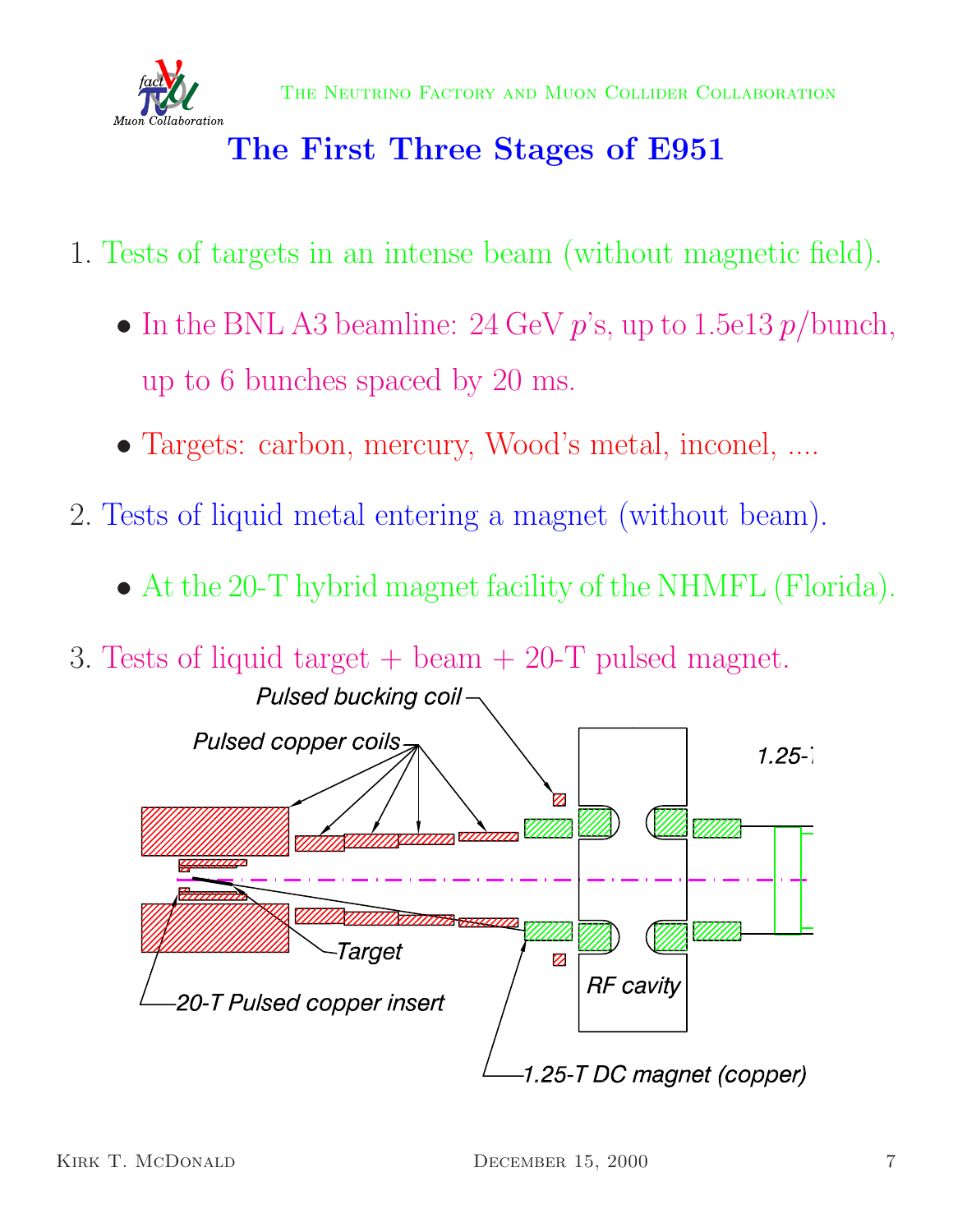

## Agenda, E951 Workshop, Dec. 15

### **Overview**

08:30-09:00 K. McDonald (Princeton)

### A3 beamline

|                 | $09:00-09:20$ K. Brown (BNL)                            | Beam Optics                         |  |  |
|-----------------|---------------------------------------------------------|-------------------------------------|--|--|
|                 | 09:20-09:40 K. Brown (BNL)                              | Beam Instrumentation                |  |  |
|                 | 09:40-10:00 R. Prigl (BNL)                              | Beam Shielding Design               |  |  |
|                 | 10:00-10:20 Coffee Break                                |                                     |  |  |
|                 | $10:20-10:40$ N. Simos (BNL)                            | Beam Windows                        |  |  |
|                 | 10:40-11:00 J. Scaduto (BNL)                            | Status of Construction              |  |  |
| A3 Target Tests |                                                         |                                     |  |  |
|                 | 11:00-11:20 K. McDonald (Princeton) Target Test Program |                                     |  |  |
|                 | 11:20-11:40 C. Finfrock (BNL)                           | Mercury Jets, Horizontal & Vertical |  |  |
|                 | 11:40-12:00 H. Wang $(BNL)$                             | High-Speed Camera System            |  |  |
|                 |                                                         |                                     |  |  |

12:00-13:00 Lunch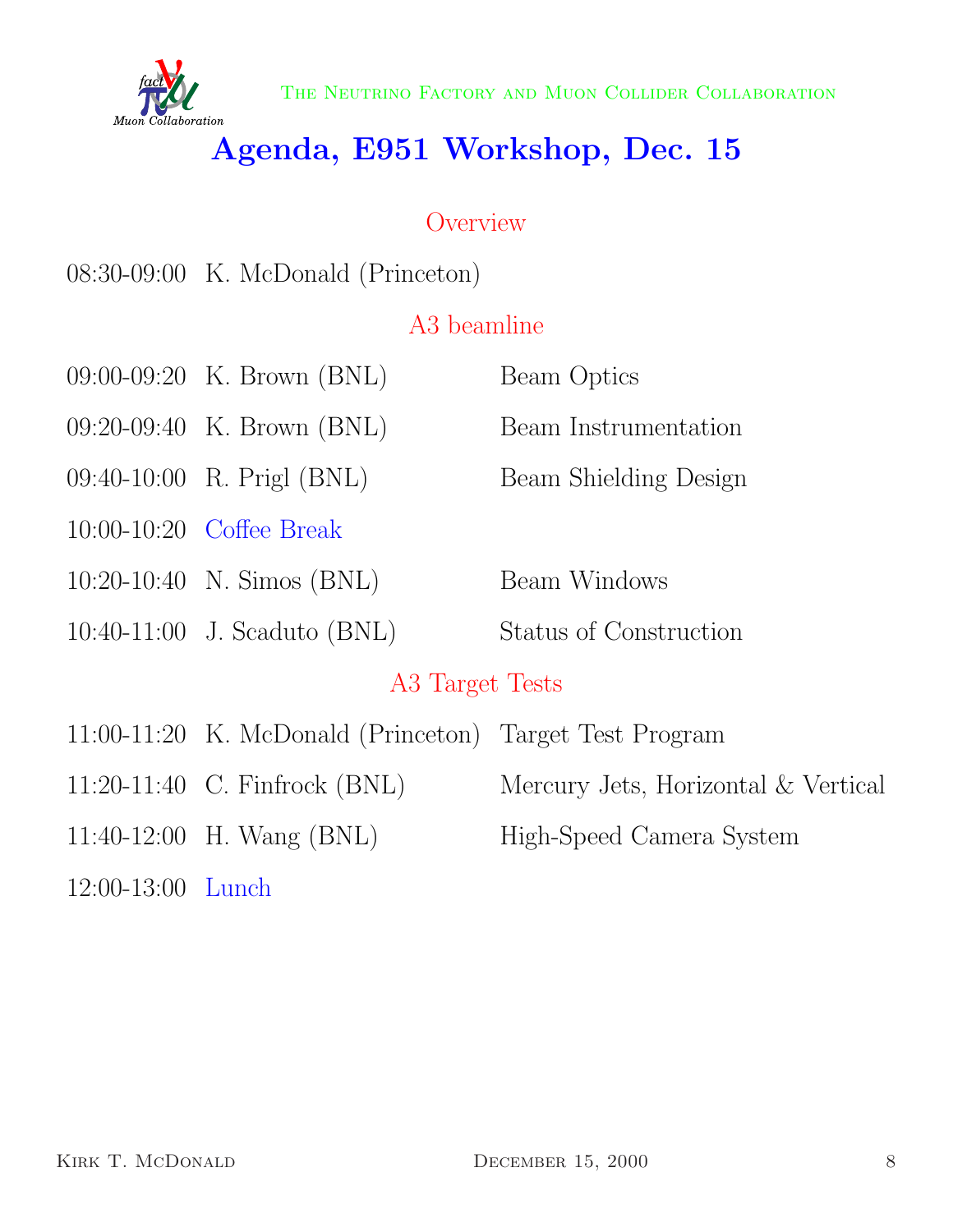

The Neutrino Factory and Muon Collider Collaboration

## Agenda, E951 Workshop, Dec. 15, Continued

### A3 Target Tests, cont'd.

|                            | 13:00-13:20 J. Haines $(ORNL)$                        | Carbon, Room Temp, Strain Sensors |  |  |
|----------------------------|-------------------------------------------------------|-----------------------------------|--|--|
|                            | 13:20-13:40 G. Greene (BNL)                           | Carbon, High Temperature          |  |  |
|                            | $13:40-14:00$ J. Norem $(ANL)$                        | Schlieren Photography             |  |  |
|                            | 14:00-14:20 A. Zeller $(MSU)$                         | <b>Neutron Studies</b>            |  |  |
| A3 Safety Committee Issues |                                                       |                                   |  |  |
|                            | 14:20-14:50 H. Kirk (BNL)                             | Safety Committee Issues           |  |  |
|                            | 14:50-15:10 Coffee Break                              |                                   |  |  |
| NHMFL Mercury Test         |                                                       |                                   |  |  |
|                            | $15:10-15:30$ K. McDonald (Princeton)                 | Goals                             |  |  |
|                            | 15:30-15:50 J. Miller (NHMFL)                         | 20-cm Bore, 20-T Hybrid Magnet    |  |  |
| 20-T Pulsed Magnet Design  |                                                       |                                   |  |  |
|                            | 15:50-16:10 B. Weggel (BNL)                           | System Requirements               |  |  |
|                            | 16:10-16:30 P. Hwang (Everson Electric) System Design |                                   |  |  |
|                            | 16:30-16:50 Steve Van Sciver (NHMFL)                  | System Design                     |  |  |
| Summary                    |                                                       |                                   |  |  |
|                            | 16:50-17:10 H. Kirk (BNL)                             | Action Items                      |  |  |
|                            |                                                       |                                   |  |  |
|                            |                                                       |                                   |  |  |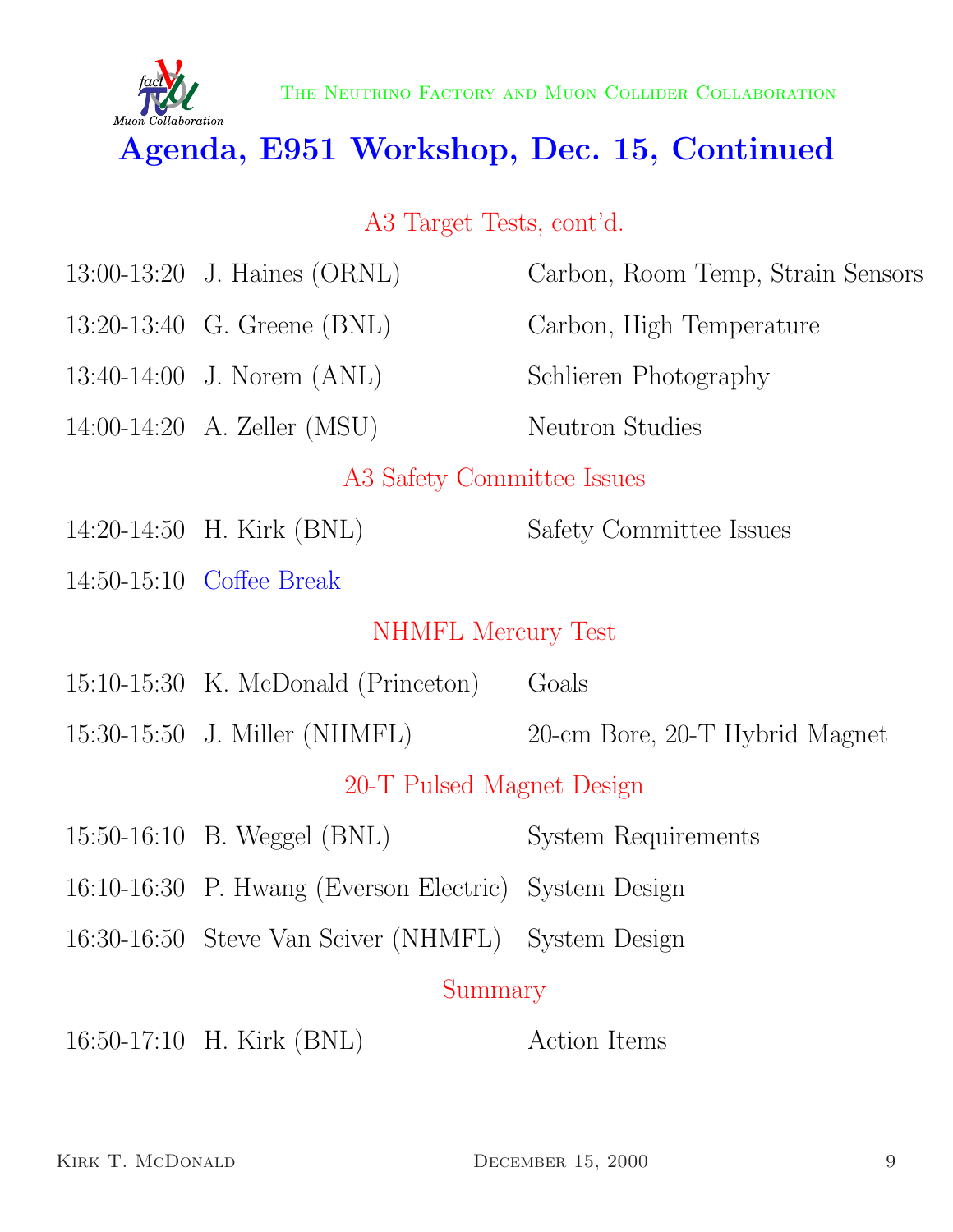

Feasibility Study 2, Target-related Parameters

## Proton Driver:

| Energy                         | $24 \text{ GeV}$             |
|--------------------------------|------------------------------|
| $p$ per bunch                  | $\approx 1.7 \times 10^{13}$ |
| Bunches per cycle              | 6                            |
| Time between extracted bunches | $20 \text{ ms}$              |
| Average repetition rate        | $2.5$ Hz                     |
| Peak repetition rate           | $50$ Hz                      |
| Beam power                     | $>1$ MW                      |
| rms bunch length               | $\leq 3$ ns                  |

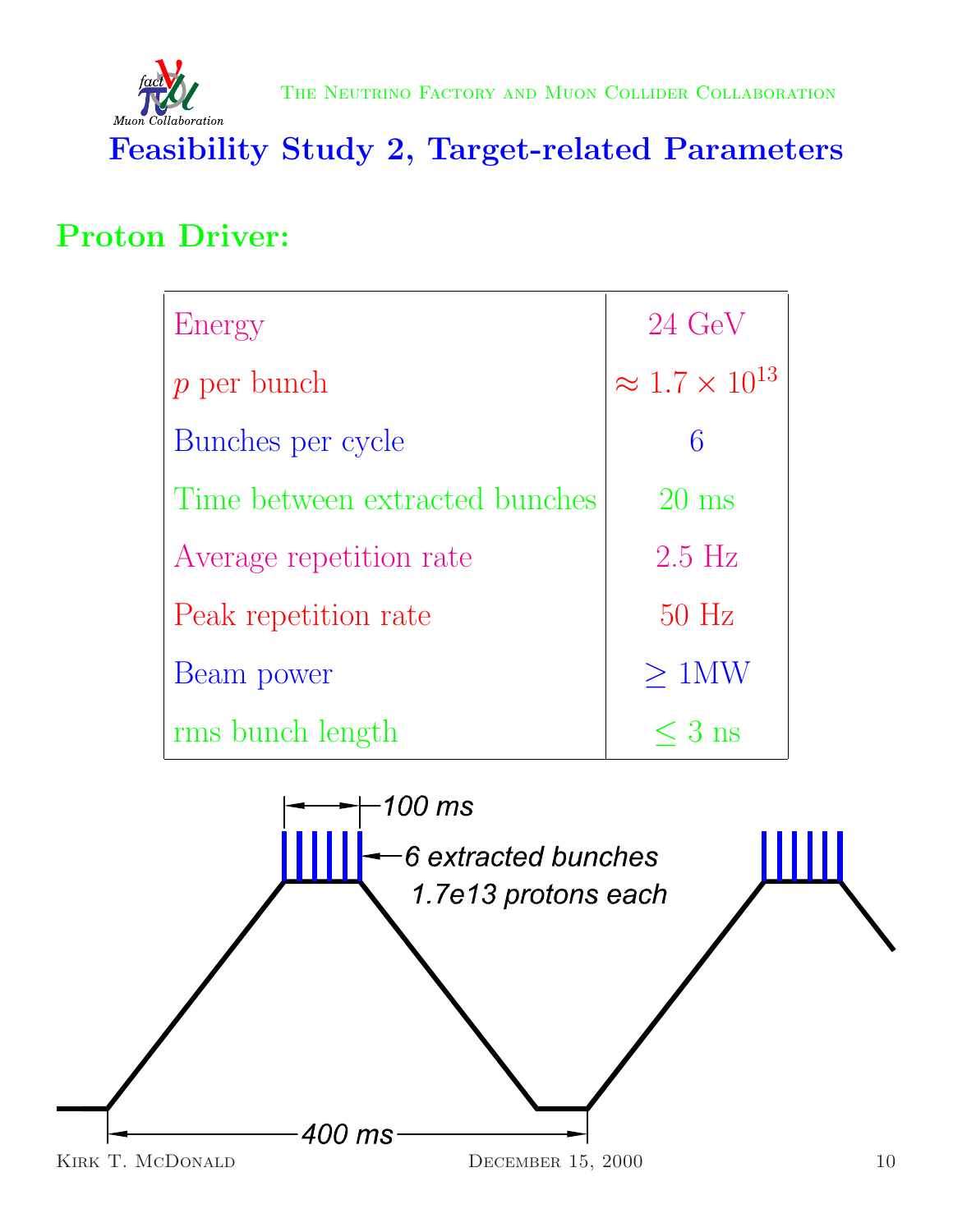

Feasibility Study 2, Target-related Parameters

### Target:

| Material                          | mercury                |
|-----------------------------------|------------------------|
| Velocity                          | $\approx 30$ m/sec     |
| Diameter                          | $1 \text{ cm}$         |
| Angle: target axis to magnet axis | $100 \; \mathrm{mrad}$ |
| Angle: beam axis to target axis   | 33 mrad                |
| Interaction region                | $60 \text{ cm}$        |
| Displacement of front from axis   | $\approx$ 1 cm         |

### Issues:

- How to get the jet into the magnet?
- Will the first of 6 beam pulses disrupt the whole jet?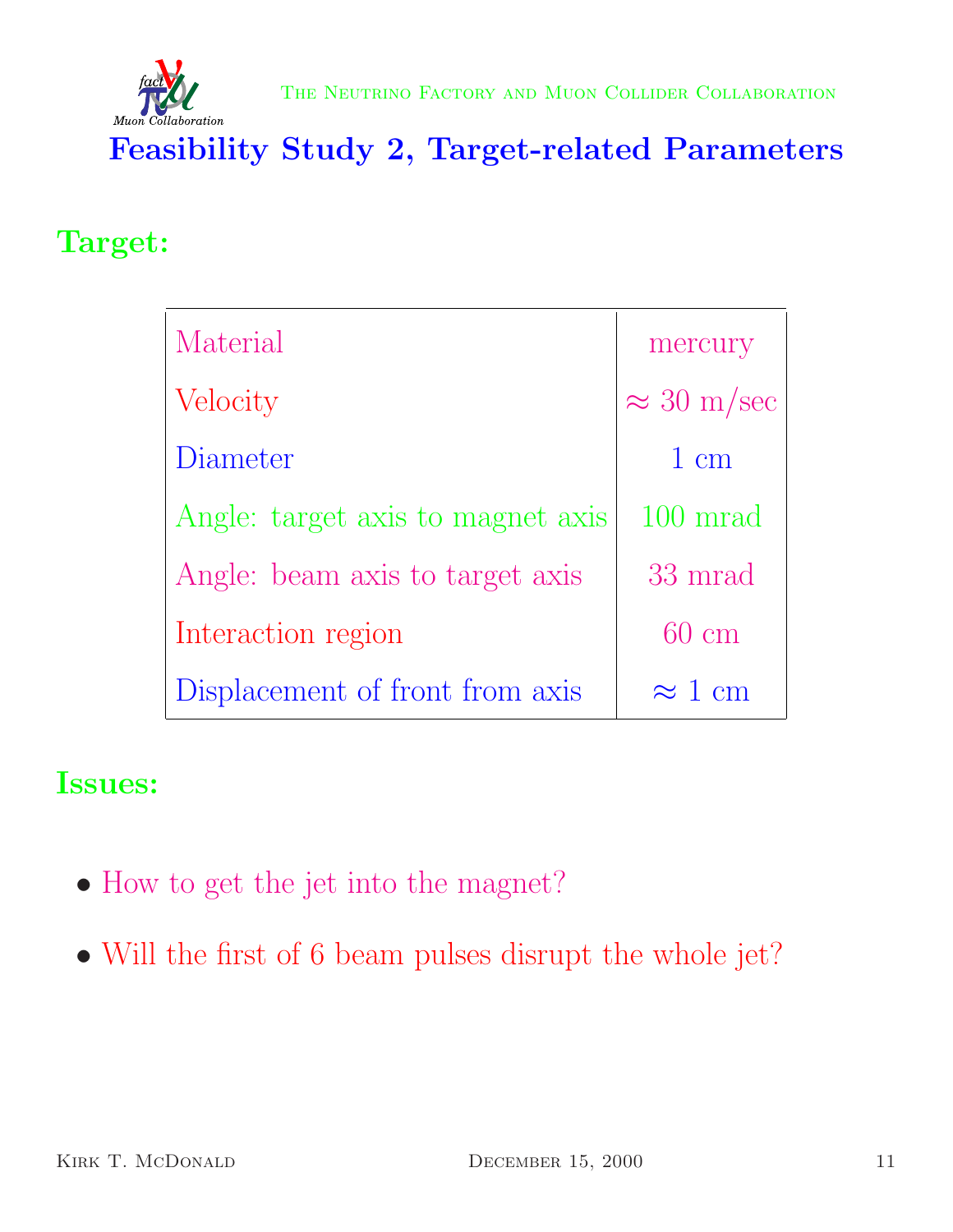

## Feasibility Study 2, Issues

## Capture and Matching Solenoids

The 20 T capture solenoid would be a hybrid, with copper (insert) and superconducting (outsert), magnet similar to that discussed in Feasibility Study 1. However, it is proposed here to use hollow copper conductor for the insert, rather than a Bitter style magnet in Study 1. The choice is aimed at achieving longer magnet life and avoiding any problems with highly irradiated water insulation. It is understood that the initial cost will be higher.



After the 20 T magnet, coils are designed to taper the axial field down slowly to 1.25 T over a distance of approximately 18 m. The form of the tapered field is approximately  $B(z) \approx 20/(1 + k z)$ . The final design will have to include space for the beam dump and shielding.

KIRK T. MCDONALD DECEMBER 15, 2000 12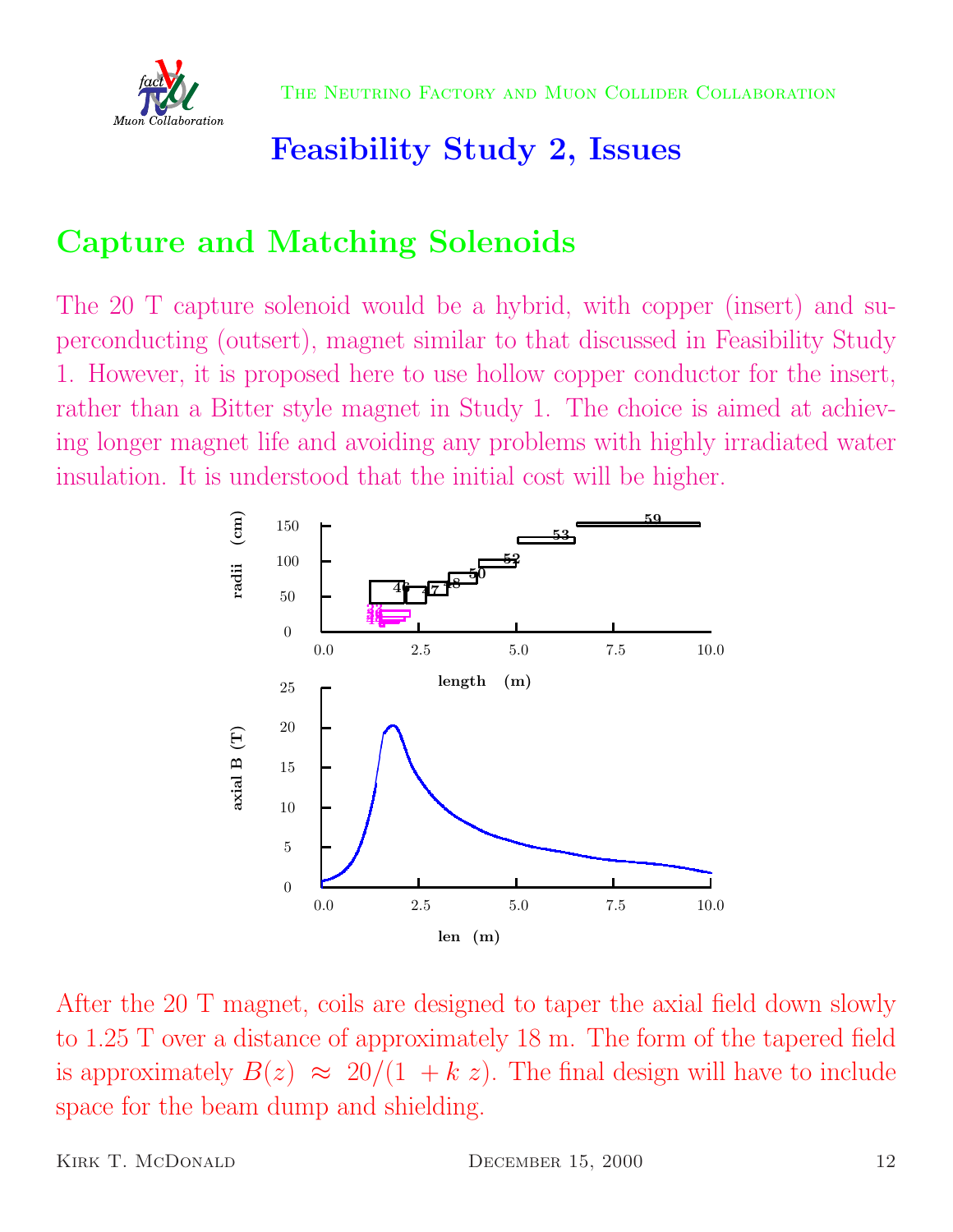

## Feasibility Study 2, Issues

## Beam Dump

The proton beam is dumped, and the mercury jet collected, several meters downstream of the interaction region:

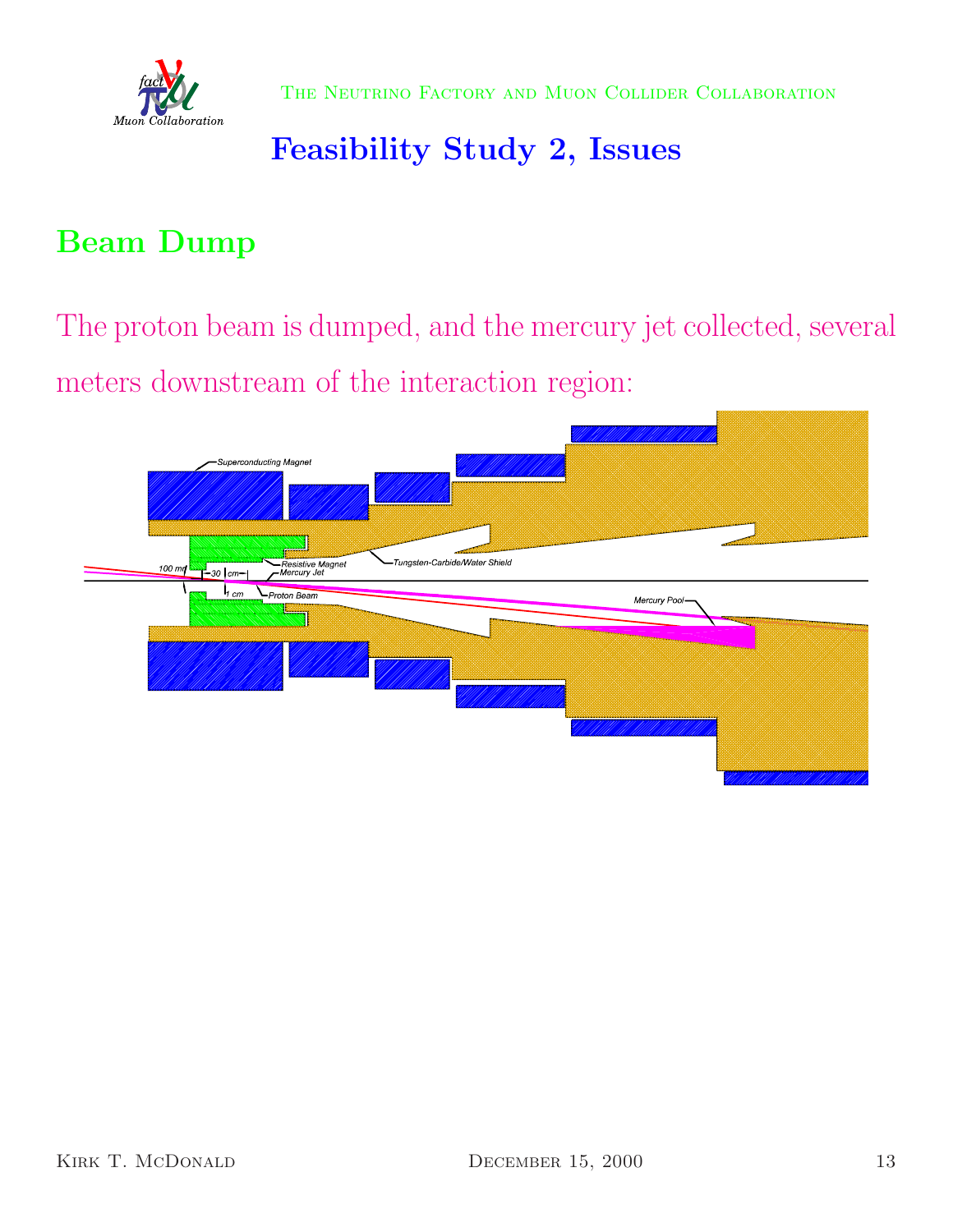

## Agenda, Feasibility Study 2 Workshop, Dec. 16

### Phase Rotation

- 08:30-08:55 L. Reginato (LBNL) Induction Linac: Baseline Design
- 08:55-09:20 Y. Fukui (UCLA) Option C Modifications

Target Station and Decay Channel

- 09:20-09:45 P. Spampinato (ORNL) Decay Channel Systems Issues
- 09:45-10:10 N. Mokhov (FNAL) Prompt & Residual Radiation Environment
- 10:10-10:30 Coffee Break
- 10:30-10:55 H. Ravn (CERN) Targetry R&D at CERN
- 10:55-11:20 J. Haines (ORNL) Mercury Target Issues
- 
- 11:45-13:00 Lunch
- 
- 
- 
- 11:20-11:45 J. Cline (ANL) Radiation Chemistry of Cooling Water